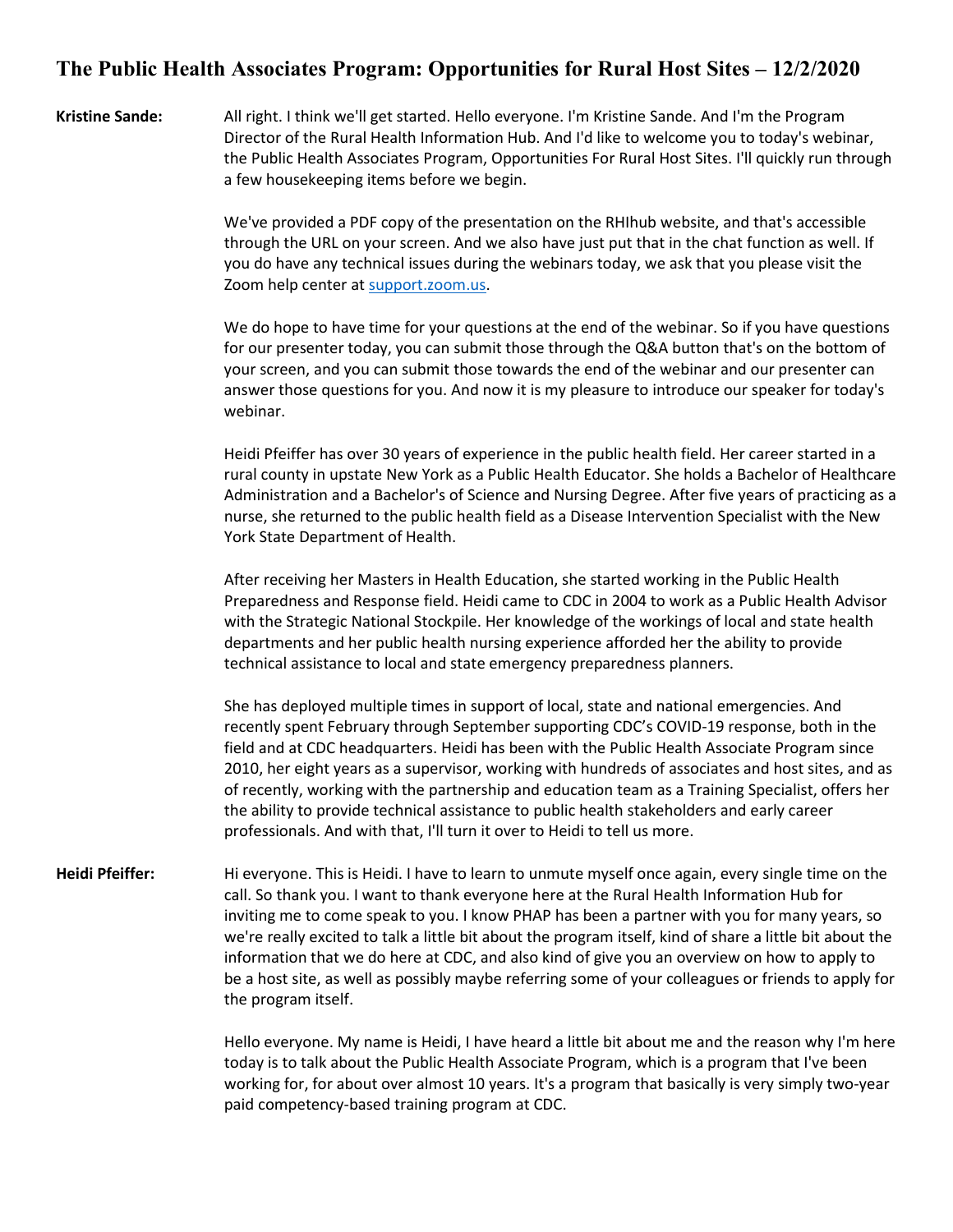And the whole idea behind PHAP is to kind of revitalize and get people back into public health. Back in the 1950s, CDC hired a lot of field staff and some people might know a little bit about doing the VD investigations and using the word VD and communal disease. CDC was pretty heavy handed when it came to having field staff and we promoted and we continued that process all the way into about 1990 and decisions were made for whatever reasons, funding was cut.

And we stopped kind of doing field staff hiring primarily just for field staff at that time. Well, we've definitely acknowledged a need within CDC that we need to kind of rebuild that field staff and kind of help that pipeline that we have there go back out. Not necessarily just for CDC, but for all public health entities and NGOs, agencies associations. And that kind of basically is what PHAP is all about is to rebuild that pipeline. It's a two-year program as I mentioned, the Associates are hired by CDC, but they're placed out in the field. They're placed out into field positions referred to as host sites. And that's where you guys come into play, because I need you to kind of help us figure out how can we get more host sites that are rural to apply.

We have a combination of partnerships between State Health Departments, local Health Departments, Tribal Nations Territory. We've got people in Puerto Rico, Guam, and USVI, we've got people at the American Heart Association. We've met people at ASHTO and NHO. We're also really kind of expanding now. COVID has really changed the kind of almost vision of what we're seeing now for our pipeline. What is it going to look like next year? Is it going to be virtual? We don't know. I don't have those answers, but I wanted to kind of just talk to you just a little bit about the program and how we do and just a little bit about our partners.

Overall, our mission is really, really just to train early career professionals. We want people who want to work in public health. People that apply for PHAP Program, referred to them as Associates. These are people, young people, I would say the majority of them about 28, 25 and 26 have been are average ages believe it or not. Of our Associates who have applied for the program that want to work in public health. In some situations they don't even know what public health is. They just want to save the world and want to do healthcare. They want to do work within rural or suburban or even academic settings. So that's what our mission basic is, very, very simple. It's just to train and provide learning, working with career public health professionals. And there's a partnership between all of us. And that's the whole point is between you as a host site, as well as us as a CDC agency.

What PHAP is not. It's not an internship. And what's really important to understand is that we have predefined set of work activities that these associates get when they work at their host sites. For example, a host site will say, "I need someone to come do STD work for me. And they're going to be a DIS or they're going to be working in tuberculosis, or they're going to work with my WIC clients." Well, in the application, which we'll talk about at the end of this presentation is where you actually put down work assignments. We put timelines, we put due outs. Now we know that changes, but there are specific set of defined work activities. So they're not an intern. They're not administrative staffing support. We make sure that they're not there just to make copies or to make Excel spreadsheets or to modernize programs. However, that is sometimes a need that a whole site can acknowledge that.

"Listen, we need someone to help us modernize our host site." I've had an Associate at one point when I was supervising the first or second week, take their GC, their gonorrhea log, and actually put it in an Excel spreadsheet. And it was beautiful. It was just amazing, but you know what? They just didn't have the time to do it. And that's what PHAP Associates really are there for, is to kind of fill in the gaps, but also be an active partner with the program itself. We are not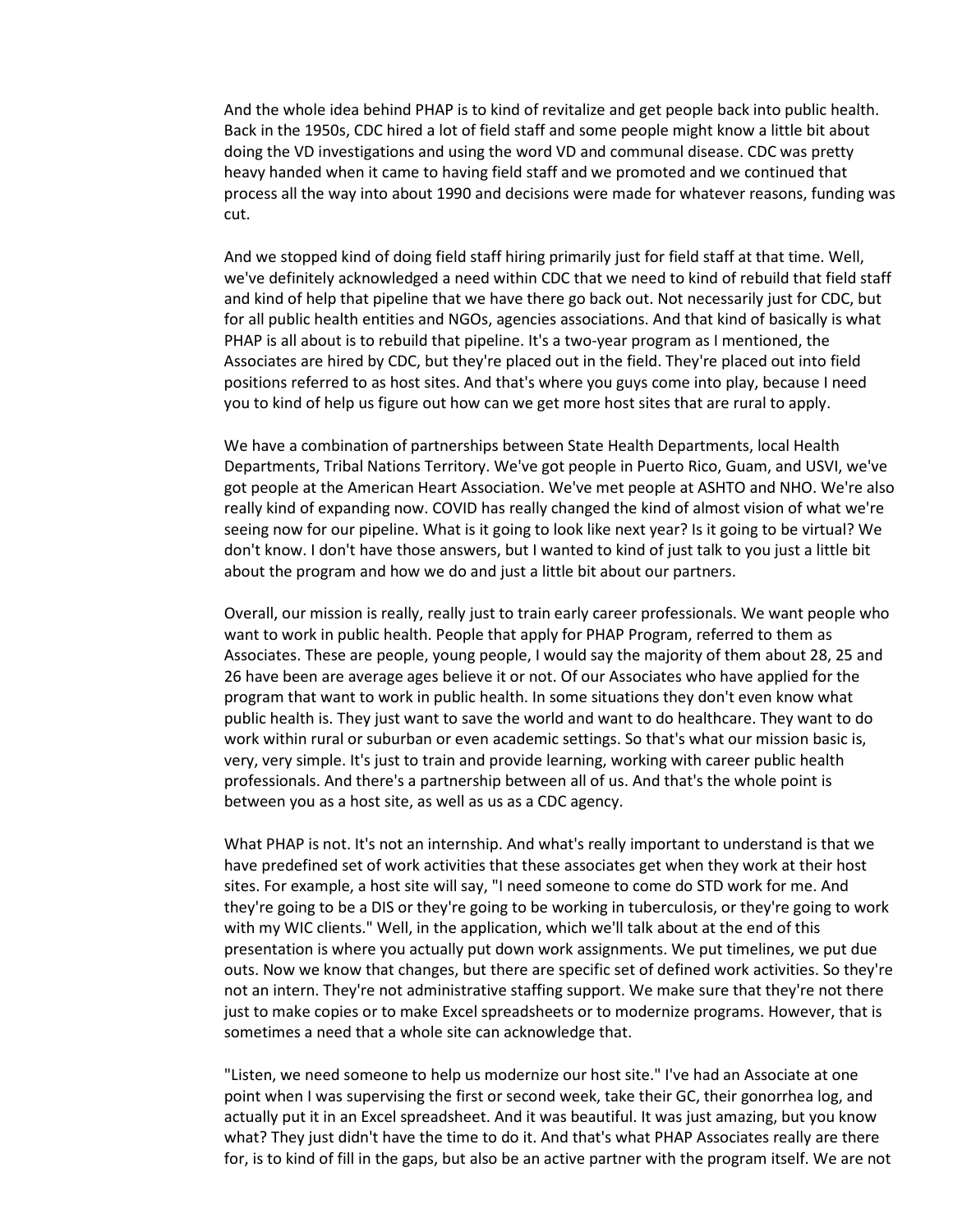a job training company. We are not a company that's maybe placing people into positions. We are a training program. We cannot guarantee anyone will get jobs after this program. Of course, we hire many of them. Some of them get jobs, we help them with their resumes. But we are not an employment government training service.

And in one other thing, too, that's really important is that these people you do get at your host sites is that they're not subject matter expertise. They're not SMEs. They have no legal authority to represent or speak on behalf of CDC. We recognize them as Associates, and sometimes you'll hear them refer to as fellows, but they're not subject matter experts. They're entry-level early career, public health professional. Now some of those folks you're going to get might have masters and might have a lot of experience analyzing data. But truly, when we look at what the actual person you're getting is not going to be a subject matter expert and not speak for CDC. Because they're your staff members working alongside of you. One thing that's really important to know about is that our program is built on competencies. And what you're seeing right now is the proposed 2021 competencies.

We've added a few of them, edited and taken out a few of requirements to respond to some of the changes within public health and not necessarily just in the response side. But we really took the time, and I know the council of linkages is reviewing theirs as well. So we will kind of want it to mirror the work that they were doing. And also make sure that we hit on every single competency that the early career public health employee would want and need to work at your Health Department or agency or any facility where you think that that would be effective for them.

So I'm not going to go through all these. I'm just going to leave this, you have the slides. Underneath the 11 competencies, currently we have 42 of them and I'm dismissed not to know the exact number that we have for the 2021, but they're in about that same range, 40ish. And these are competencies that are easy to obtain. They're related to, as you can see public health science, some of it just understanding what an epidemiologist is or what contact tracing is, professionalism, how to run a meeting, how to network, how to get your partners to want to be part of the project that you're working on. So we are competency based and it's really, really important that they understand that.

This is also an example right here of some work activities that we've had Associates do in the field. Lead the health assessments process and the cores. This is information that's done to the very bottom baseline, fundamental framework of public health work. We've got people who are DIS as I mentioned, the DIS investigators, we've got people who conduct environmental and restaurant inspections. Some Health Departments to actually get them certified with the state to go out and do the inspections. So it's really, depending on the state, it depends on the locality. Because we all know we've got some home rule states and we've got some centralized states, but the amount of work activities could be just slides and slides and slides. And that's where a lot of times what's helpful is working with CDC PHAP staff prior to your filling out your application.

What is the needs? What is the need at your host site? And would this work? We've had people working in accreditation. We've got people working now just in simple COVID, basic COVID. We've had people working within communication departments and JIC offices and EOC offices. So it really is open to you, but definitely, we want to know what is the justification for the need? What is the program you want these associates to work in and how can they help and also meet your goal, program goals and make an impact?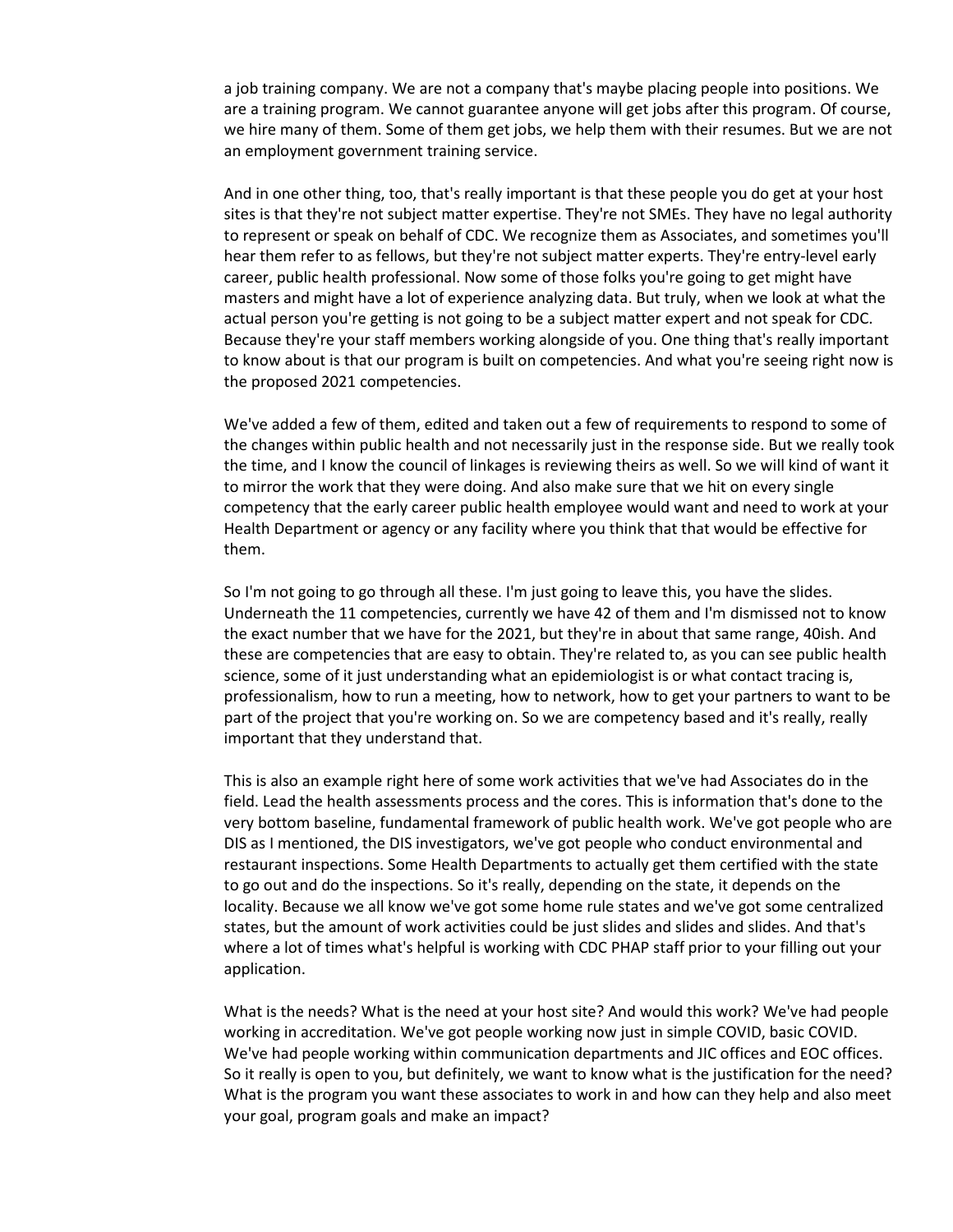Well, what does it mean to become one of these people? Well, here's the basic associate eligibility criteria. They've got to be a US citizen. They've got to be able to be committed to public health and want to work within public health. I think many of us on the phone know, it's not the most lucrative field early on in our careers, but we want them to understand that this is a field that kind of involves and almost envelops you into wanting to work, being passionate about public health, committed to public service, being the public servant.

They have to be willing to relocate at their own expense. We don't know where our host sites are going to be every single year. Sometimes they can be heavy on the East coast or West coast side. And I'll show you a map on the next slide of where we have our class of 2019, but they move on their own. We do not give them any funding or any type of fiduciary advantage. We work right now with them to connect them with people within that state or city and they move on their own. So these are young, early career and sometimes first career, right out of college. Because what we're seeing now, we've got this millennial group out there who can't get jobs. The jobs just aren't out there right now. And some of them will continue on with their academic goals and get their master's.

So we'll go right from high school to four years and then two more years and then six years later, they come to our program and they're like, "Hey, I want a job. I want to work with public health." And they've never really professionally had a job. So one of the things we want is we want them to understand that they're going to have to be learning and commit to these two years. They're going to have to move on their own. They're going to be working full time. And the minimum requirement is they have to have a bachelor's degree from an accredited academic institution. And that is something that we would make sure they're aware of. It has to be at least two years from the start of your position. And we do all of our hiring through USA Jobs, which is the federal hiring mechanism platform.

And we tend to do some webinars on that and to help people kind of work through that wonderful platform. Here's that map I spoke about a little bit where the class of 2019 are. As you can see, they're scattered all over. We have had Associates in every single state, Commonwealth of the Northern Mariana Islands is just this past year in 2019. Really happy about that. We've got people in Alaska, we've got people in Guam. We've had people in Hawaii before. And as you can see the numbers change, you've got California and New York and you've got Virginia pretty large states, Florida as well.

And they can have multiple locations. You can have one or two locations even in Miami, or you can have two people in the New York State Department of Health, but they could be working in two different programs. So I just wanted to share that with you really quickly about where the class is. And then for the class of 2020, I don't have a fun map to look at, but what I do have is kind of a little bit of a, just a listing of where they are currently. This past year, we hired over 185 Associates, which is big for us. This is a big year, and it was really driven not only by the necessity of supporting COVID activities within the state, but also the success of our program. Our program does do great work.

PHAP prepares people to work with the public health, state, local associations agencies within federal agencies as well, hire our staff because they're ready, they want to work. And as you can see, I highlighted a couple of the sections, the NGOs and the community-based organizations, because we're seeing a little bit of an increase with that. We really want, of course everyone, we think of health departments just being the public health cadre. But we've got a lot of other agencies, and a lot of other associations that do just as perfect work and just as comprehensive work as they would do at a Health Department.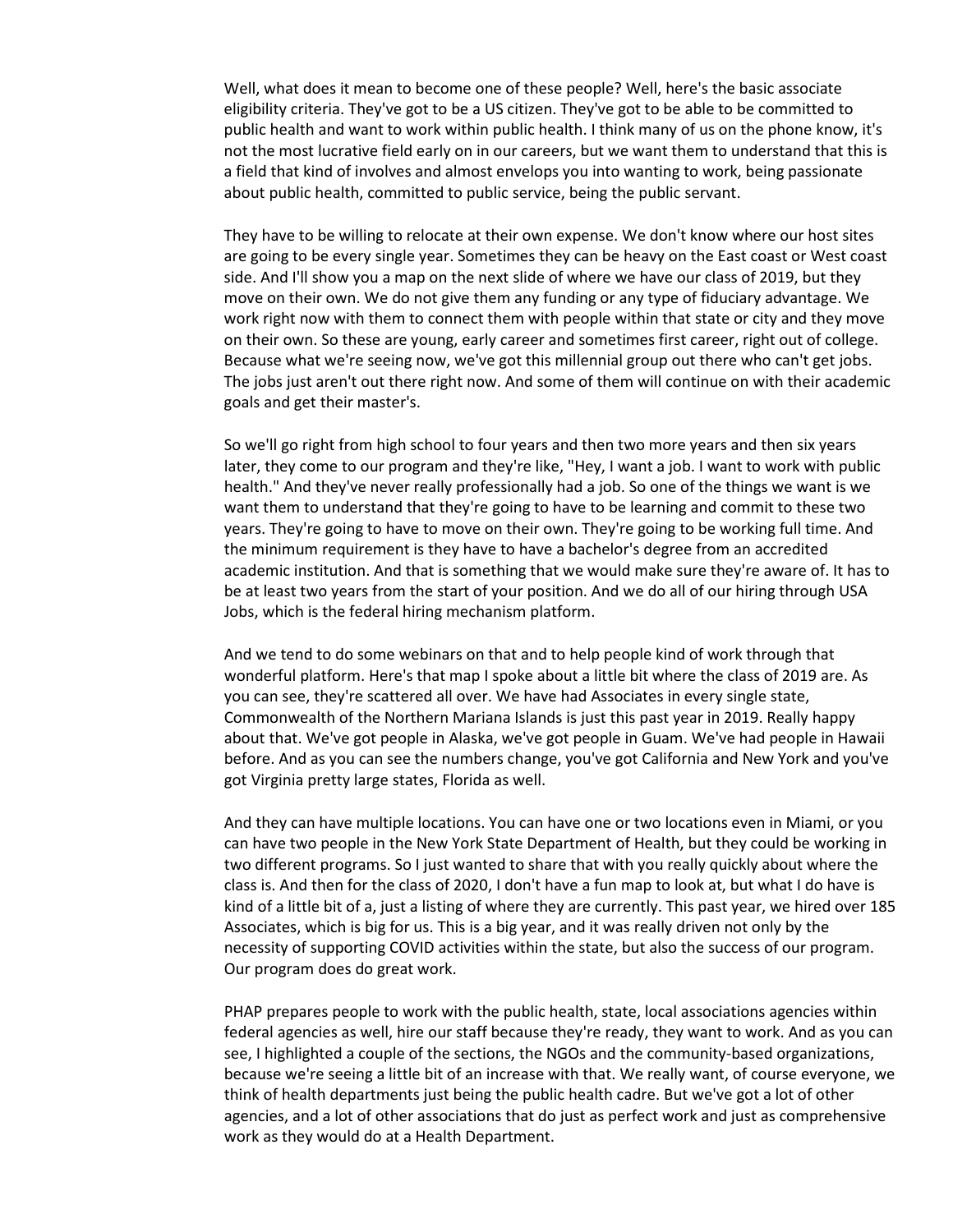So, we look for these kinds of agencies and I think where the rural health folks come into play, and I looked at your website and your definition and I wanted to narrow it to what we kind of define our rule entity as. Rural is someplace where I grew up in the middle of a place called Akron New York, which has a population seven or 8,000 people. But each agency has their own definition. And one of the things we try to do is we try to expand those ... I don't have the 2020 broken up as far as the local right now. I don't think I can see, I can look through my email really quickly. But I wanted you kind of just a little bit to see where the class of 2020 was.

The CDC loves bars and graphs. So I put a bunch in here, so I could look really fancy. So just to give you an idea of the program, we have a history of program. This is when we started collecting consistently on of our data. But as you can see the applications, we don't need to recruit. We don't need to go out and talk to a lot of people to come want to work for us because we get applications in the thousands. Host site applications, as you can see, not that many, but this is a process.

That application is a process, it's lengthy. It's done through a fellowship program management system. It takes time. It just takes thought and time. And I wanted to give you a little idea of the number of people that we do hire, which is here. All those numbers that you had, we're right now 187 was 2020. We've got two people that aren't with us anymore. But as you can see, we've grown. During the class of 2013 to 2017. We've had, of course the need for many more Associates required by CDC because we've got these things that happen, for example, Zika and Ebola. So the need to get more people within public health, into the profession, we increased our staffing, and that is in support from CDC. CDC's programs at the agency help us fund these positions. And they realize that it's important to have people in public health. And this is a great mechanism to get people kind of hooked into the field.

This is a little bit of our graduates, how successful we are. Again, lots of numbers, graphs makes me feel really fancy, funny and important. But one thing I think what's really important to see is that that middle accepted a job thing, section, with it over 50%, over 50% we see after our two years, our Associates, the disposition becomes into actually accepting a position. Some of them go on for their schooling, if they don't have their master's or some will go on, even for doctorate. And we do have people going into service learning programs like medical school or even nursing school. So, we've had really great success with the program. And I think what's really nice to know is that we need partners like you to help us continue this success. What type of employment? That would be my next question if I saw that previous slide. Well, as you can see, majority of them it's all public health or healthcare. Some of the others have been veterinarians.

Some of them have been management school. Some of them have policy, some are politics, but as you can see the majority of this cohorts from 2014, at least the number we're seeing right here, stay within the medical or public health field. And that's really, if you think about our mission is kind of what we're all about. Is to really convince these Associates that public health is really population health. It is working with a group of entities, either it'd be a small town, big town, big city, a reservation, territory, a group of natives. It really does encompass more than just working for a Health Department. So I wanted to share that with you as well. One thing too, that we wanted to share also that is something that we're really working more towards is help and technical assistance. One of the things I think the biggest takeaway of this presentation is this CO-STARR Model.

This model is used right now and is being modified even as we speak, to really help people in the field apply for Associates. By using this CO-STARR Model, using this framework, using the letters, and we'll talk about the letters in a second. It'll help you fill out your application. Because if you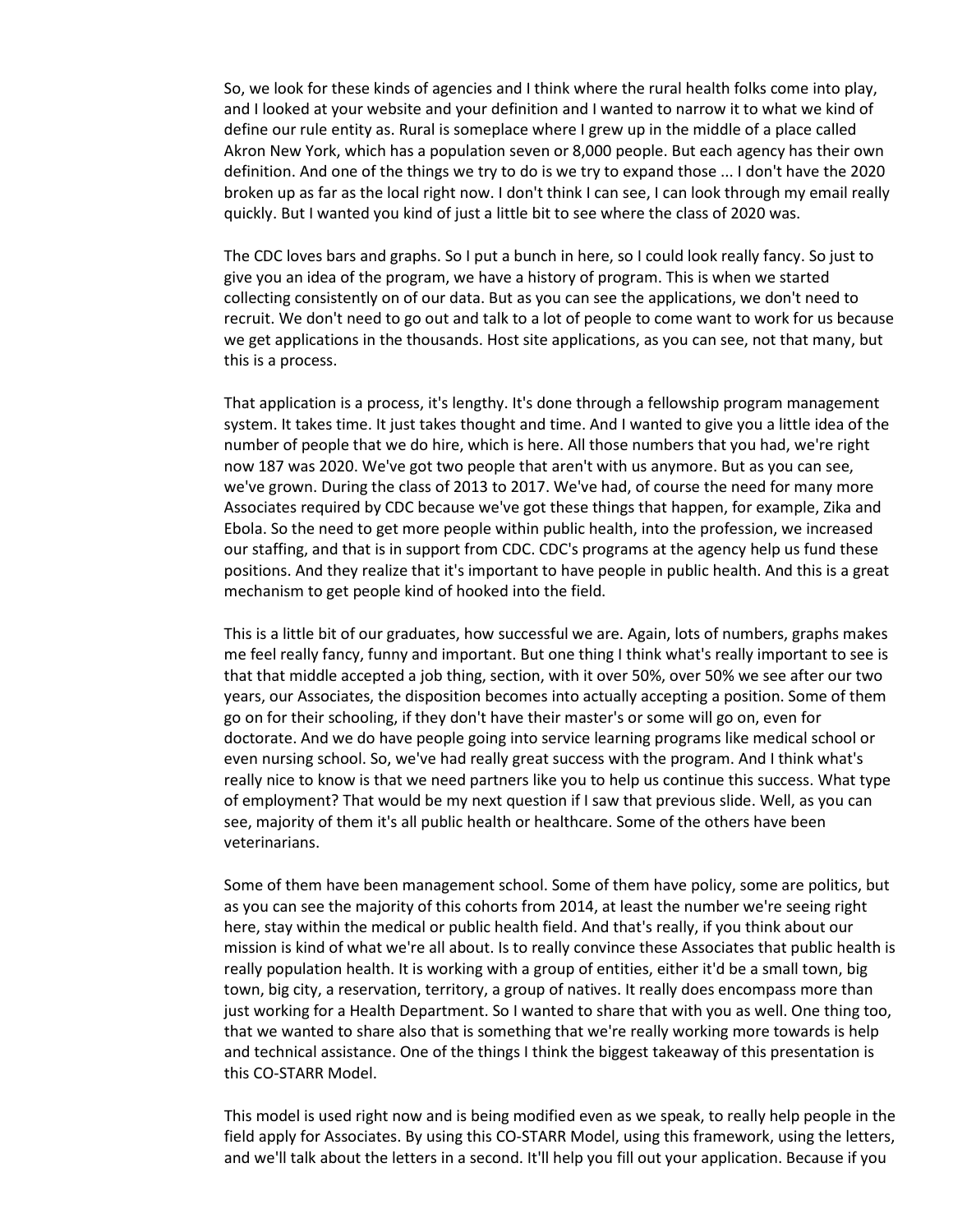meet these letters and you follow all this guidance here, your application will fall and be able to be evaluated the level of what we're looking for. When we talk about competency based work plan, will I showed you what the domains that we have, the 11 domains coming in for class of 2021, and then about the 40 or 50 competencies. If you look at the competencies, you can achieve them in two years. Many of them are very easy to achieve. Some of them are in a framework where they're tiered levels and that's the whole point is for you to make sure that you allow the person to see, do, and teach.

That's one thing we like to do is we want the experiential, and that's the whole idea of having the Associates out in the field and not at CDC. It's so allow them to see, do and teach approach. Let them see how to do it, do it and then teach someone. The work that the Associate does should be progressive, to build their skills over those two years. So if you look at the competencies and you look at what your gap is and what you want them to do, easy, it's just more of just marrying what you need. If we look at opportunities for advancement, well, we want to make sure that they're not just learning a task. If we look at, for example, watching someone take medication for tuberculosis or a DIS, there's a pretty good framework on how to do that job.

One of the things we want to make sure is that that's not just that skillset, but there's more about how about running a meeting? How about training someone on how to watch GOPT or having to do DIS? We also want to make sure the supervisors involved. We require the supervisor to have about 10% of their time, which is about four hours. Now that's not on top of that person, it's sitting right in front of them. It's a matter of them having meetings and seeing. Having the Associates understand the expectations, making sure that the associate is meeting the goals and objectives of that position. The training, and education. We provide training at the CDC. They have courses that have to be taken within the two years. That supports your competency achievement.

And that is something that we work with you. We have a Public Health Program Supervisor at CDC, along with you in conjunction as a partner, working together to have the associate meet these competencies. And that's where the training and education and the skill development comes from. Within the aligning a category, a program that basically is, we want to make sure they're not working in something that you didn't need them. If you wanted them to work in diabetes, then we need them to work in diabetes, they're not there to work in anything other than what you apply for. And that can change throughout the year. But that's a dialogue that happens between you and the Public Health Associate CDC Supervisor. We also want to make sure that these applications are realistic. These are early career public health professionals. These folks, like I said, might not even have ever had a job before.

So if you follow this CO-STARR Model and use that word realistic, could someone coming up right out of college, do the jobs and the activities you're looking for and the needs that you have at your Health Department. And let's make sure that it's robust and fun. We want to make sure that people want to do this. These Associates don't know what they're getting into. They don't know what program they're going to be working into. They might have an interest in HIV and they're going to be working in maternal child health. We try to incorporate some of their interests, but again, we don't know if we're going to get all HIV applicants or if we're going to get all preparedness applicants. So we try to make them as robust as possible. And that's something that can be evolved even throughout the two years with your CDC PHAP Supervisor, if we need to change some positions.

Here's an important slide for everyone to see is the timeline, when are these applications due? Well, they're technically, usually only open for a month, but we're opening them up for two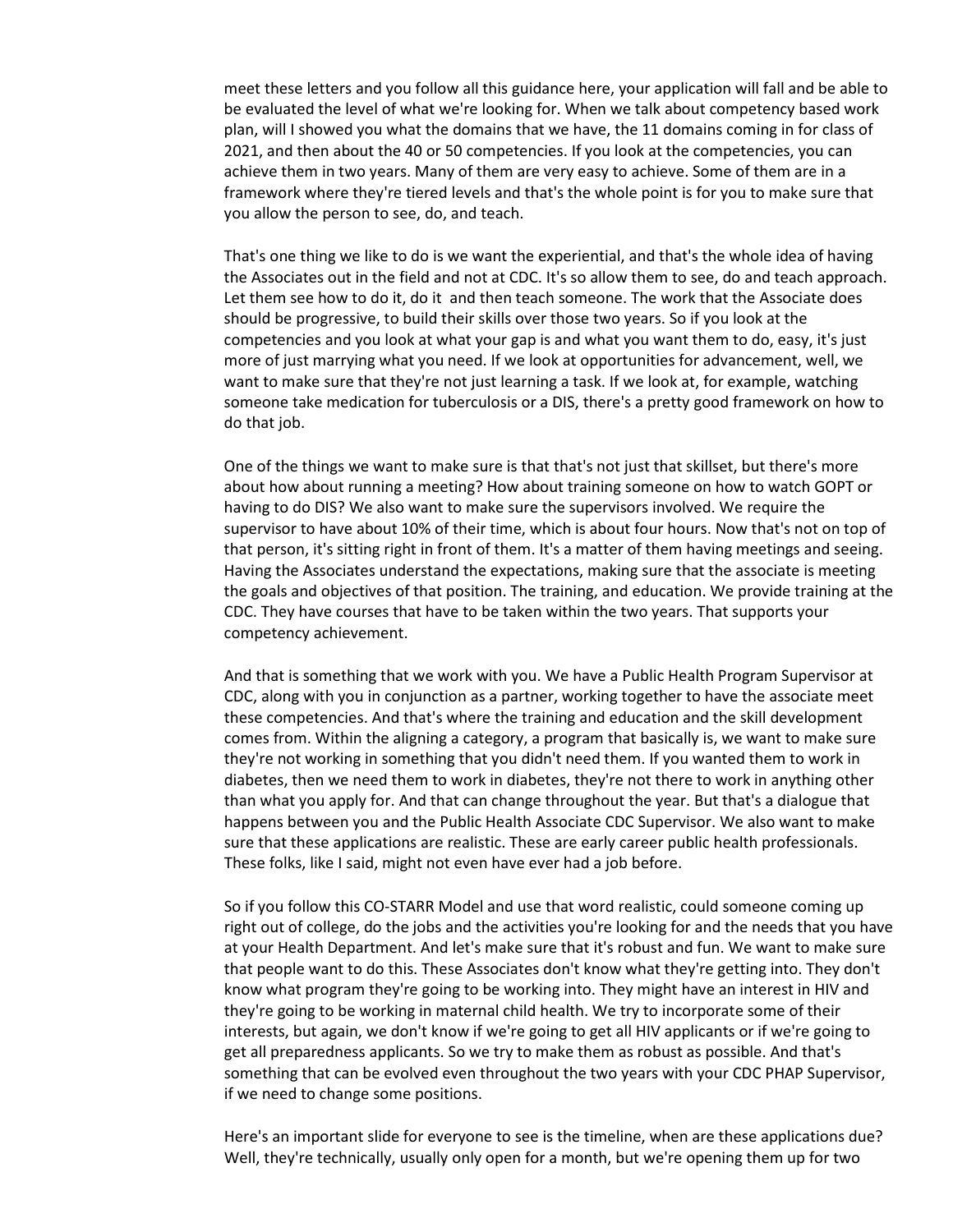years this year, on that second bullet. And what's important to know is that we want to provide the technical assistance. And you can see that you're applying for someone in December and February, but then you're not going to be getting them until the October timeframe. As a federal agency as you know, we have to kind of work within their timelines, and it does take that long for us to go through this process to actually review the applicant's work within the matching system, and also make sure we notify the people and give them time to make their moves and make their decisions.

So we've used this model for the last 12, 15 years. It's been effective. The candidate application for people who you think might be really good fits to be an Associate is opening it up in January, from January 20th to the 27. And all of this information is located on our website, which this is my last slide for everybody. And that's where you're going to find all the information that I spoke about on that PHAP website, the application information, the timeframes.

There's also going to be a bunch of webinars there for you to listen to that we've put up there. 101 PHAP 101 as well as how do you do a good application using that CO-STARR Model? That's there. These all have links attached to these lines right here. So you can find the links. We actually are having, appropriately, from two o'clock after this call, we're having a host site application, technical assistance call going over CO-STARR, more of a deeper dive into it. But thing what's most important right now is when you leave this call to think about, "Do I want to, can our agency support this well?"

What are your needs? Well, your needs are to have someone come help within the program. What financial requirements? That's one thing everyone asks me is, what are the financial requirements? The only financial requirements that a host site is tied to is any type of local travel. They are required to supply them with office equipment, be it a computer or a laptop or an office setting, or an area where they can actually work, a workstation. And that's pretty much it. A host site Supervisor who isn't on the same kind of mentality of training. We want people who have had experienced either mentoring or someone who has interns. Someone who wants to train this Associate, but also can balance that position with doing their job and getting the job and the objectives done for their position. And of course, training, we want to make sure that they're getting training at your level as well.

The dates are right there for the webinars. And I just highlighted the dates once again, the December 15th to the 20th. So I don't have a final goodbye, thank you very much slide. So I'm going to leave this one up for you guys. I'm going to also stop my control of the slides, but I wanted to just kind of give you an overview. And I know I talked really fast, because I'm from New York and that's what I do. But I will be available here for questions if we have any. But I also want you to know that we're here to help you as well. We've got a whole entire staff to help with questions, and we've got a lot of folks who have a familiarity within your states. A lot of our CDC PHAP have supervisors have been in the states, visiting host sites, seeing host sites. So if I can't help you, I definitely can find someone who knows. So that being said, ladies, I'm going to toss this back over to you.

- **Kristine Sande:** All right. Thank you very much, Heidi. So at this time we will open the webinar up for questions. So you can use the Q&A icon at the bottom of your screen to open the Q&A box and type your question in there. And while we're waiting, Heidi, I did have one question for you. Do you have information about what percentage of the current class is located in a rural area and what sorts of rural sites are they located at?
- **Heidi Pfeiffer:** That's great. Yeah, actually, let's start with the class of 2019. In class of 2019, we had about 7% of our applicants were in rural settings and that was about eight total. But the ones I know